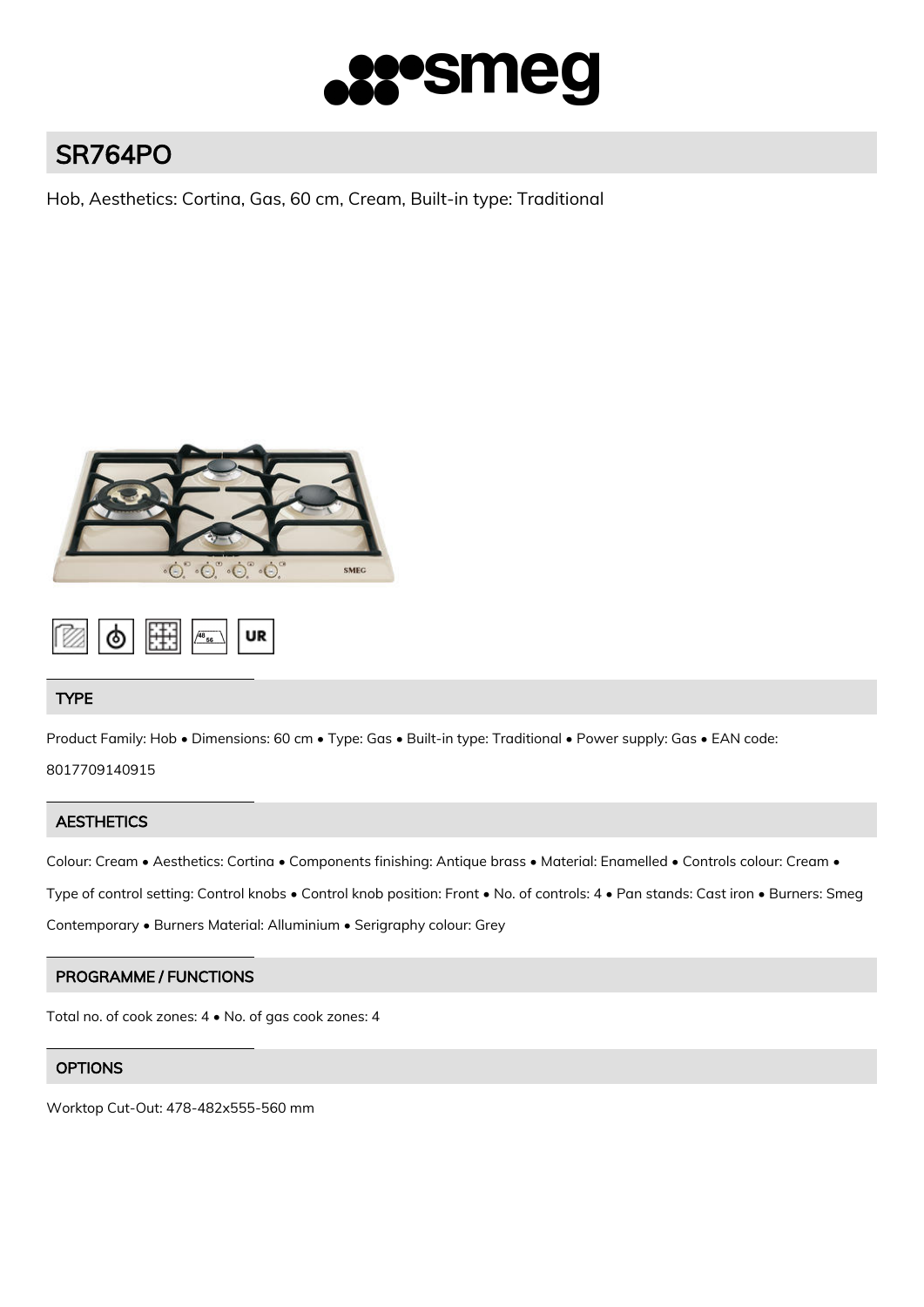## COOKING ZONES

1st zone position: Left • 2nd zone position: Rear-centre • 3rd zone position: Front-centre • 4th zone position: Right • 1st zone type: Gas - UR • 2nd zone type: Gas - Semi Rapid • 3rd zone type: Gas - AUX • 4th zone tipe: Gas - Rapid • 1st zone power: 3.90 kW • 2nd zone power: 1.70 kW • 3rd zone power: 1.10 kW • 4th zone power: 2.60 kW

## TECHNICAL FEATURES

Gas Type: G20 Natural gas • Gas safety valves: Yes • Automatic Ignition: Yes

## PERFORMANCE / ENERGY LABEL

#### ELECTRICAL CONNECTION

Gas connection rating (W): 9300 W • Electrical connection rating (W): 1 W • Voltage (V): 220-240 V • Frequency (Hz): 50/60 Hz

• Power supply cable length: 120 cm

## ALSO AVAILABLE

## LOGISTIC INFORMATION

Dimensions of the product (mm): 30x600x500 • Depth: 500 mm • Width: 600 mm • Product Height: 30 mm • Net weight (kg):

12.000 kg • Gross weight (kg): 13.400 kg

## ACCESSORIES INCLUDED

Other gas nozzles included: G30 GPL Liquid gasOther gas connections provided: Conical

# **OPTIONAL**

6MP700AO: Knobs Set, Hobs6MP700AX: Knobs Set, Hobs6MP700PO: Knobs Set, Hobs6MP700RWX: Knobs Set,

Hobs6MP700BS: Knobs Set, Hobs6MPF2465X: Knobs Set, HobsCC60X: Cover, HobsCC60NE: Cover, HobsTPK: Teppanyaki grill, HobsBB3679: Grill, Hobs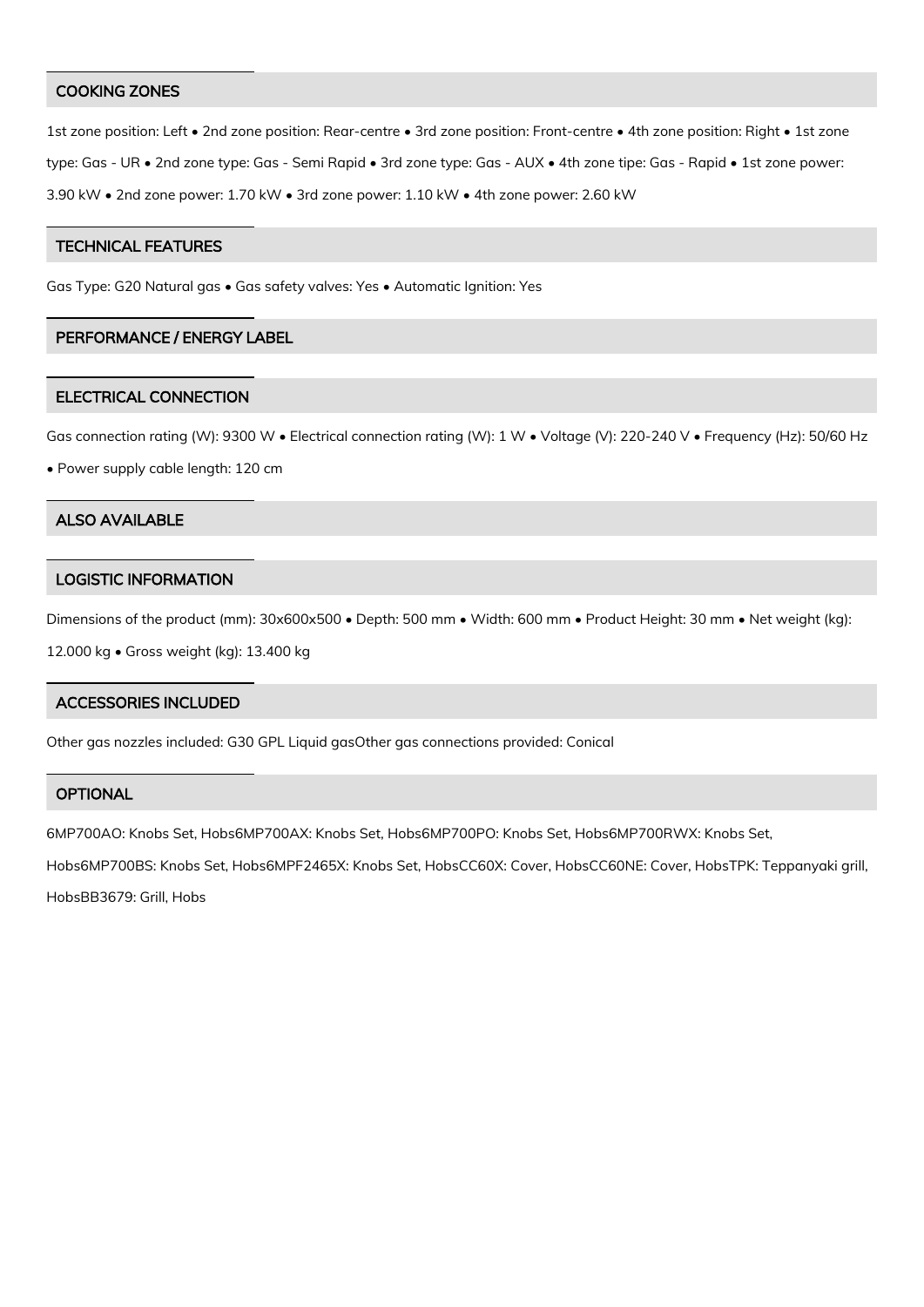